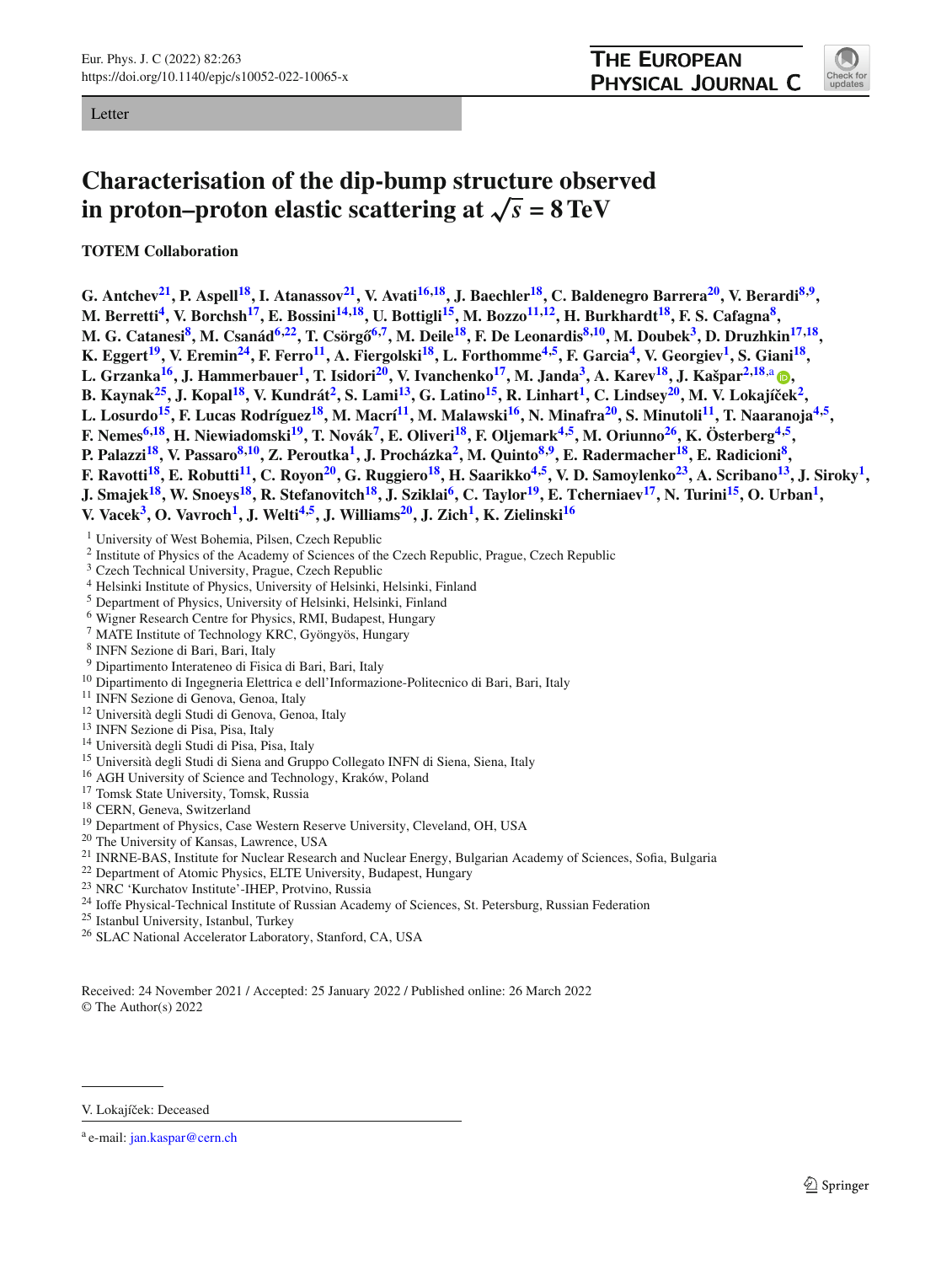**Abstract** The TOTEM collaboration at the CERN LHC has measured the differential cross-section of elastic proton– proton scattering at  $\sqrt{s}$  = 8 TeV in the squared four-momentum transfer range  $0.2 \text{ GeV}^2$  <  $|t|$  < 1.9 GeV<sup>2</sup>. This interval includes the structure with a diffractive minimum ("dip") and a secondary maximum ("bump") that has also been observed at all other LHC energies, where measurements were made. A detailed characterisation of this structure for  $\sqrt{s} = 8$  TeV yields the positions,  $|t|_{\text{dip}} =$  $(0.521 \pm 0.007)$  GeV<sup>2</sup> and  $|t|_{bump} = (0.695 \pm 0.026)$  GeV<sup>2</sup>, as well as the cross-section values,  $d\sigma/dt|_{dip} = (15.1 \pm$ 2.5)  $\mu$ b/GeV<sup>2</sup> and d $\sigma$ /dt|<sub>bump</sub> = (29.7 ± 1.8)  $\mu$ b/GeV<sup>2</sup>, for the dip and the bump, respectively.

# **1 Introduction**

The TOTEM experiment at Interaction Point 5 (IP5) of the CERN Large Hadron Collider (LHC) has measured the differential cross-section dσ/d*t* of elastic proton–proton scattering at a centre-of-mass energy  $\sqrt{s} = 8$  TeV in the region of the structure with a diffractive minimum and a secondary maximum (a.k.a. dip-bump) by extending an earlier anal-ysis [\[1\]](#page-6-0) of the same dataset to  $|t|$ -values up to  $1.9 \text{ GeV}^2$ , where *t* is the squared four-momentum transfer. The new analysis reported in the present article completes the series of elastic cross-section measurements at all LHC energies reached in Runs 1 and 2:  $\sqrt{s}$  = 2.76 TeV [\[2](#page-6-1)], 7 TeV [\[3](#page-6-2)], 8 TeV, 13 TeV [\[4\]](#page-6-3). This measurement series is of particular interest for the comparison between proton–proton (pp) and proton–antiproton  $(p\bar{p})$  scattering at the TeV energy scale. While in all pp datasets a very distinct dip-bump structure is observed, the only available pp scattering measurement in the TeV energy range, performed at  $\sqrt{s} = 1.96$  TeV by the Tevatron D0 experiment [\[5](#page-6-4)], exhibits only a shoulder (this difference was already observed at the CERN ISR [\[6](#page-6-5)[,7](#page-6-6)]). Having pp measurements at several different energies gives access to a quantitative characterisation of the dip-bump structure and its energy dependence. A detailed comparison of the elastic  $d\sigma/dt$  between pp and pp can be found in Ref. [[8\]](#page-6-7). The observed difference between the elastic  $d\sigma/dt$  of pp and  $p\bar{p}$ scattering at the TeV scale points to the existence of a C-odd t-channel exchange, the Odderon (see e.g. Refs. [\[9](#page-6-8)[–11](#page-6-9)]), in addition to the dominant C-even exchange, the Pomeron (see e.g. Refs. [\[12](#page-6-10)[–16](#page-6-11)]), in elastic scattering.

The measurement reported here was carried out with the Roman Pot (RP) system, the TOTEM subdetector for leading protons [\[17](#page-6-12)]. A Roman Pot is a beam-pipe insertion designed to move a detector – a stack of 10 silicon sensor planes in the case of TOTEM – towards the beam when the accelerator has reached stable beam conditions. Thus the tracking detectors can approach the beam centre to distances of the order of a millimetre and detect protons scattered at angles in

the microradian range. In LHC Run 1, when the data for this article were collected, the RP system consisted of four units of Roman Pots installed at  $\pm 214$  m and  $\pm 220$  m from IP5 on the outgoing beamlines, i.e. in the LHC sectors 45 and 56. Each unit consists of three RPs: a vertical pair approaching the beam from the top and bottom, and an individual horizontal RP.

The data were collected in July 2012 in the dedicated LHC fill #2836 with a special beam optics where the betatron function in IP5 had the value  $\beta^* = 90$  m [\[18](#page-6-13)]. This configuration provided a small beam divergence and thus a good resolution in the scattering angle  $\theta^*$  and hence in  $t \approx -p^2\theta^{*2}$ , where *p* is the beam momentum. $<sup>1</sup>$  It also had a large vertical effective</sup> length<sup>2</sup> yielding a good acceptance at low  $|t|$  with the vertical RPs, inserted at a distance of 9.5 times the transverse size of the beam,  $\sigma_{\text{beam}}$ . More details of the optics are reported in Ref. [\[1\]](#page-6-0).

Since elastic-scattering events consist of two collinear protons emitted in opposite directions, the signal events can have two topologies, called "diagonals": 45 bottom–56 top and 45 top–56 bottom. The main trigger required a coincidence between the RPs in both arms. During the about 11 h long data-taking, a luminosity of about  $735 \mu b^{-1}$  was accumulated.

# <span id="page-1-2"></span>**2 Differential cross-section**

The analysis procedure is almost identical to the one published in Ref. [\[1\]](#page-6-0). Here only a brief overview is given, for details the reader is referred to the original publication.

For a given *t* bin, the differential cross-section is evaluated by selecting and counting elastic events:

$$
\frac{d\sigma}{dt} \text{ (bin)} = \mathcal{N} \mathcal{U}(t) \mathcal{B} \frac{1}{\Delta t} \sum_{t \in \text{bin}} \mathcal{A}(t, t_y) \mathcal{E}(t_y), \tag{1}
$$

where  $\Delta t$  is the width of the bin,  $\mathcal N$  is a normalisation factor, and the other symbols stand for correction factors: *U* for unfolding of resolution effects, *B* for background subtraction,  $A$  for acceptance correction and  $E$  for detection and reconstruction efficiency.  $t_y \equiv -p^2 \theta_y^*{}^2$  represents the component of the four-momentum transfer squared related to the vertical scattering angle, relevant for some of the corrections.

The candidate events are tagged with cuts that enforce the elastic-event kinematics: two collinear protons (one in each arm of the experiment) emerging from the same vertex. In addition, the optics-imposed correlation between the vertical

<span id="page-1-0"></span><sup>1</sup> The squared four-momentum transfer *t* is always negative. Throughout this paper the modulus |*t*| is used.

<span id="page-1-1"></span><sup>&</sup>lt;sup>2</sup> Effective length: the optical function translating the scattering-angle at the IP into a displacement of the scattered proton from the beam centre at the RP.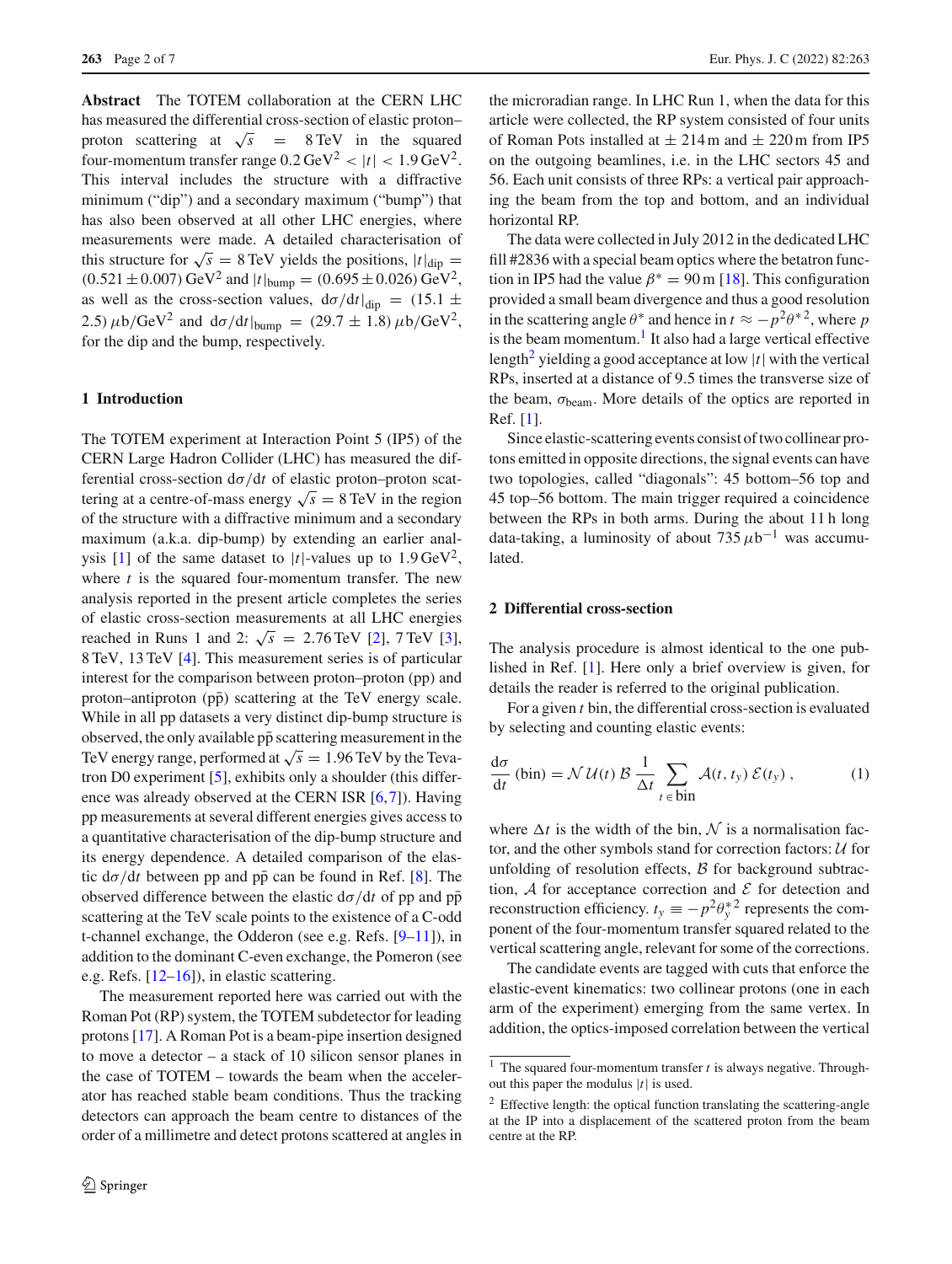track position and angle at the RPs is required. All the cuts are applied at the  $4\sigma$  level where Monte Carlo studies indicate a tolerable loss of about 0.1 % of the events.

The background, i.e. non-elastic events passing the tagging cuts, is determined by analysing the distributions of several selection discriminators (e.g. the difference between the reconstructed scattering angles from the two arms,  $\theta_{x,y}^{*56}$  –  $\theta_{x,y}^{*45}$ , see Table 2 in Ref. [\[1](#page-6-0)]) for two complementary data sets: (a) the events with diagonal topology, containing both elastic signal and non-elastic background, and (b) the events with anti-diagonal topology (i.e. 45 top–56 top, or 45 bottom– 56 bottom), which cannot contain any elastic signal. For the diagonal events, the tails of the discriminator distributions, containing only background, are interpolated into the signal region to estimate the contamination of that region. The shape used for this interpolation is taken from the anti-diagonal events. In the tail region, the discriminator distributions of the anti-diagonal and the diagonal events have been confirmed to agree well. Hence it is expected that also in the signal regions of the discriminators the distributions of the anti-diagonal events are similar to the background part of the diagonal events. This procedure yields a background estimate of  $1 - B < 10^{-4}$ .

The acceptance correction, *A*, receives two contributions. The "geometrical" correction reflects the fraction of events with a given value of  $|t|$  that fall within the geometrical acceptance of the sensors. The second contribution corrects for fluctuations around the sensor edges mainly due to the beam divergence.

The normalisation factor,  $N$ , is determined by matching the present data to the reference data from Ref. [\[19\]](#page-6-14) (there labelled as "dataset 1"), where the luminosity-independent calibration was applied – a technique based on the optical theorem and a measurement of the elastic and inelastic colli-



<span id="page-2-0"></span>**Fig. 1** Unfolding correction,  $U$ , as a function of  $|t|$ . The different colours correspond to various determination techniques, see text

sion rates. The matching is performed by requiring the same cross-section integral between  $|t| = 0.027$  and  $0.083$  GeV<sup>2</sup>, a range which is available in both datasets.

Since the normalisation is determined from another dataset, in the present analysis it is sufficient to consider only inefficiency effects,  $\mathcal{E}$ , that may modify the *t*-distribution shape. These are caused by the inability of the system to reconstruct an elastic proton track. Two cases are distinguished. In the first case, a single RP does not show one unique proton track (it may have either zero or several tracks, which cannot be resolved in a strip detector system). Such inefficiencies are evaluated by removing the RP from the tagging cuts, repeating the selection and calculating the fraction of events recovered. In the second case, multiple RPs in the same arm do not show the proton track, which typically results from showers, initiated in the upstream RP and affecting also the downstream one. The related inefficiency is studied by examining the rate of events with high track multiplicity.

The scattering-angle resolution is studied by comparing the protons in the two arms of the RP system. For elastic events the angles should be identical, but fluctuations arise due to the beam divergence and partly due to the finite RP sensor resolution. The scattering-angle resolution was found to deteriorate slightly with time, at a rate compatible with the beam emittance growth.

Because of the richer structure of the differential crosssection in the full  $|t|$  range, the unfolding of resolution effects is more complex than in Ref. [\[1](#page-6-0)]. Consequently, an alternative determination is used besides the original method. The original method (denoted "CF" in the present article) consists of fitting the observed *t*-distribution with a smooth curve, which serves as an input to a Monte Carlo simulation. This is performed once with and once without simulating the scattering-angle resolution. The ratio of the output histograms gives a set of per-bin corrections factors. Applying them to the yet uncorrected differential cross-section yields a better estimate of the true *t*-distribution and serves as an input to the next iteration. The iterations stop when the difference between the input and output *t*-distributions is negligible (below  $0.1\%$ ), typically after two iterations. The alternative method performs a regularised resolutionmatrix inversion (denoted "RRMI"), adapted from Chapter 11 in Ref. [\[20](#page-6-15)]. The regularisation is needed since the inverted resolution matrix tends to over-amplify statistical fluctuations. It is implemented via minimisation of  $\chi^2$  which receives two contributions: one corresponding to the exact resolution-matrix inversion and one proportional to the integral of  $\frac{d^2}{dt^2}$  log  $\frac{d\sigma}{dt}$  over the full  $|t|$  range. A result comparison is given in Fig. [1,](#page-2-0) where the blue and red curves correspond to different parametrisations of the smoothing fit. The red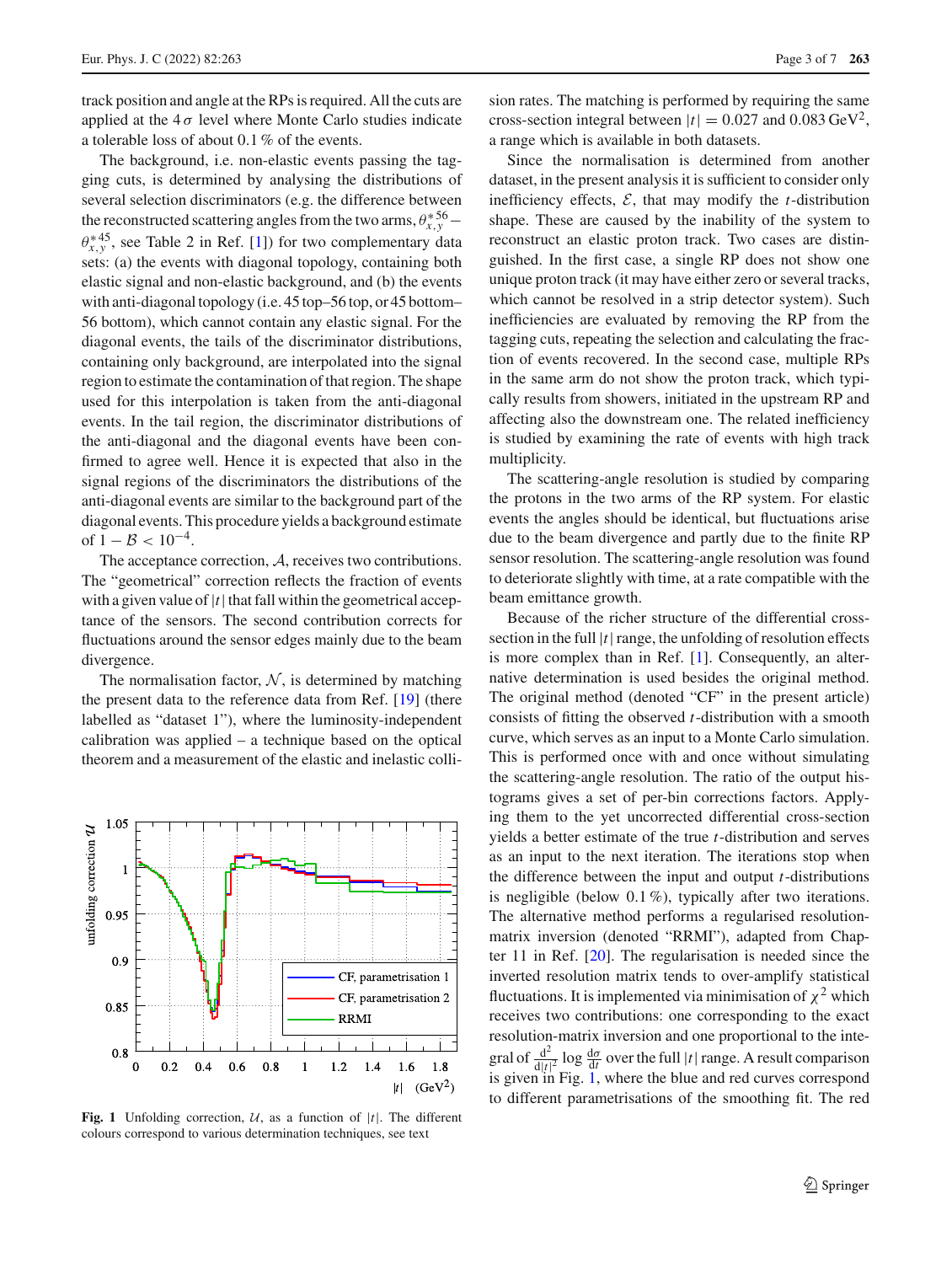<span id="page-3-0"></span>**Fig. 2** Impact of *t*-dependent systematic effects on the differential cross-section. Each colour curve corresponds to a systematic perturbation at  $1\sigma$ . The two contributions due to optics imperfections correspond to the two vectors in Eq. (8) in Ref. [\[1\]](#page-6-0). The thick black envelope is determined by summing all contributions, except normalisation, in quadrature for each |*t*| value

**263** Page 4 of 7 Eur. Phys. J. C (2022) 82 :263



curve is used for correcting the differential cross-section, the others contribute to the systematic-uncertainty estimate.

The systematic uncertainties considered include:

- alignment: RP horizontal and vertical shifts, rotation about beam axis,
- optics calibration,
- acceptance correction: uncertainty of the resolution parameters including their possible left-right asymmetry and non-gaussian distribution,
- uncertainties of the efficiency estimate,
- uncertainty of the beam momentum [\[21\]](#page-6-16),
- unfolding: method and fit dependence, uncertainty of the resolution parameters including their full time variation,
- uncertainty of the normalisation  $[19]$  $[19]$ .

The systematic uncertainties were propagated to the differential cross-section using a Monte-Carlo simulation where the correlations between the diagonals were taken into account. The leading systematic effects are evaluated in Fig. [2.](#page-3-0)

The final differential cross-section with its uncertainties is presented in Table [1](#page-4-0) and plotted in Fig. [3.](#page-5-0)

#### **3 Characterisation of the dip-bump structure**

Two complementary kinds of fits are used to extract parameters of the dip and the bump. In both cases, the fits are performed by minimising the standard binned  $\chi^2$  where only the statistical uncertainties are considered. Evaluation of various systematic uncertainties is described later in this section.

"**Local fits**" represent parabolic fits performed through local neighbourhoods of the dip and the bump. This choice corresponds to the lowest Taylor approximation of the differential cross-section shape locally in the areas of interest which leads to a satisfactory description of the data. It can thus be regarded as the most model-independent approach. The dip fit is carried over the range  $0.47 < |t| < 0.56 \,\text{GeV}^2$ 

and gives  $\chi^2$ /ndf = 0.60. The bump fit goes through  $0.56 < |t| < 0.86$  GeV<sup>2</sup> and yields  $\chi^2/\text{ndf} = 1.99$ .

"**Global fit**" represents a single fit throughout the dipbump region according to the parametrisation from Eq. (1) in Ref. [\[8](#page-6-7)]:

$$
\frac{d\sigma}{dt} = p_0 \exp(p_1 |t| + p_2 |t|^2) \n+ p_3 \exp(p_4 |t| + p_5 |t|^2 + p_6 |t|^3).
$$
\n(2)

This parametrisation has been shown to describe well the trend present also at other LHC energies ( $\sqrt{s}$  = 2.76, 7 and 13 TeV). It can therefore be considered as carrying some information from the other TOTEM measurements. The fit is made over the range  $0.42 < |t| < 1.06 \,\text{GeV}^2$  and gives  $\chi^2$ /ndf = 2.22.

The fit results are summarised in Table [2](#page-5-1) and visualised in Fig. [4.](#page-5-2) The local fits are considered as the main result, the global fit as a cross-check. The results from the local and global fits are compatible within the uncertainties.

One source of the systematic uncertainties of the dip and bump parameters are the systematic uncertainties of the differential cross-section, cf. the list at the end of Sect. [2.](#page-1-2) For each perturbation from the list,  $d\sigma/dt$  distributions biased by  $\pm 1 \sigma$  have been re-fitted and parameter offsets from the unbiased fit have been calculated. The offsets are summed in quadrature from all systematic perturbations for the final estimate shown in the column " $d\sigma/dt$  systematic uncertainty" in Table [2.](#page-5-1)

Another source of systematic uncertainties is the subjective choice of the fitting range. To evaluate this contribution we have repeated the fits altering the fit range(s) by  $\pm 1$  bin at each side of the range (all possible combinations considered). The standard deviation of the fit results has then been considered as the "range" systematic uncertainty, cf. "range uncertainty" column in Table [2.](#page-5-1)

Yet another source of systematic uncertainties can be related to the subjective choice of the fitting function. This is particularly pertinent to  $d\sigma/dt|_{dip}$ , where the two fits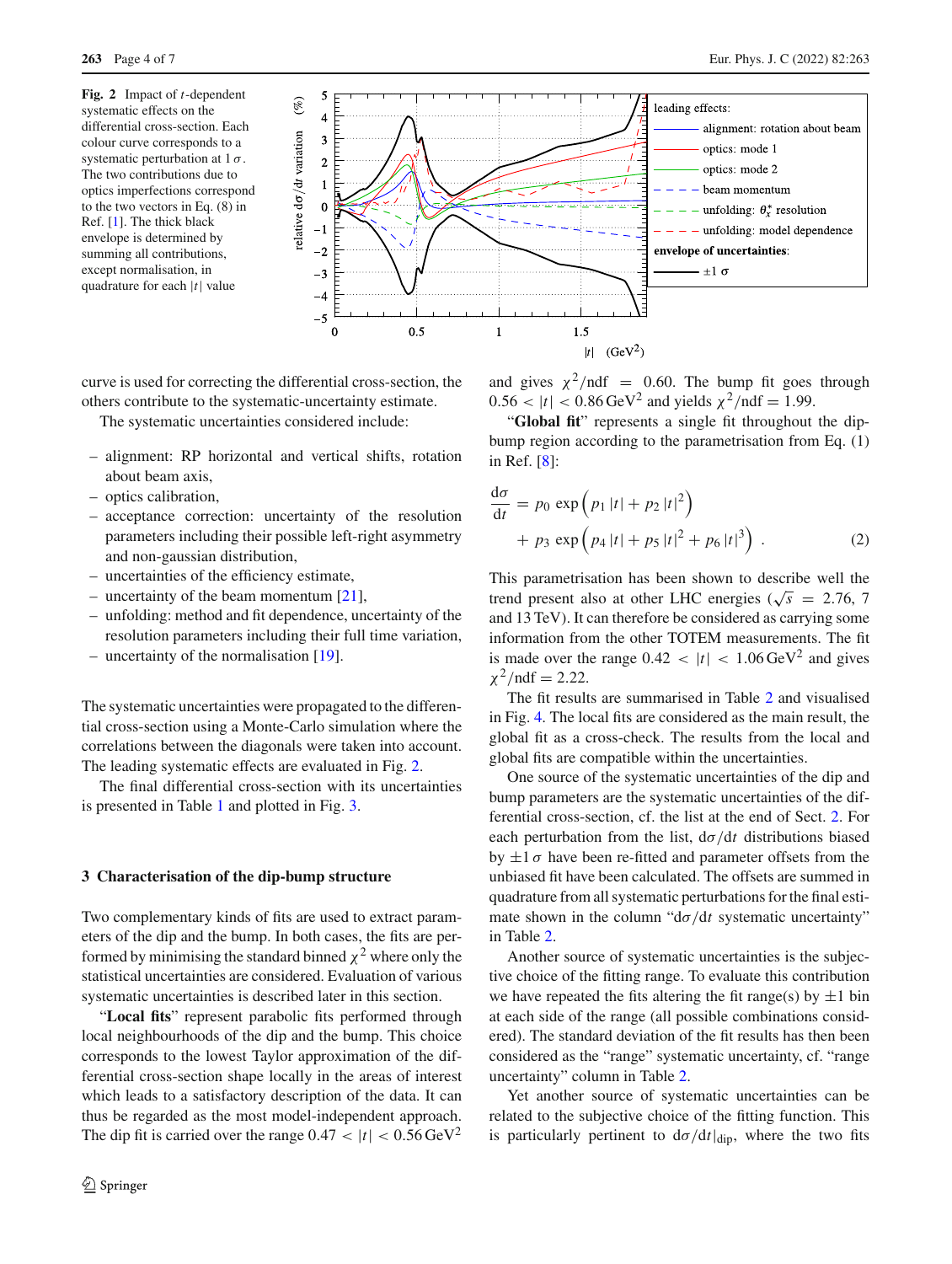<span id="page-4-0"></span>**Table 1** Differential cross-section determined in the present analysis. The left-most two columns describe the |*t*| bin. The right-most three columns describe the differential cross-section value, statistical and systematic uncertainty

| (GeV <sup>2</sup> )<br>$\frac{1}{t}$ |         | (mb/GeV <sup>2</sup> )<br>$d\sigma/dt$ |                         |                        |  |  |
|--------------------------------------|---------|----------------------------------------|-------------------------|------------------------|--|--|
| Left edge<br>Right edge              |         | Value                                  | Statistical uncertainty | Systematic uncertainty |  |  |
| 0.19595                              | 0.20778 | 10.697                                 | 0.0433                  | 0.455                  |  |  |
| 0.20778                              | 0.21956 | 8.3899                                 | 0.0395                  | 0.363                  |  |  |
| 0.21956                              | 0.23130 | 6.7066                                 | 0.0363                  | 0.290                  |  |  |
| 0.23130                              | 0.24309 | 5.3454                                 | 0.0330                  | 0.231                  |  |  |
| 0.24309                              | 0.25489 | 4.2402                                 | 0.0300                  | 0.184                  |  |  |
| 0.25489                              | 0.26685 | 3.2943                                 | 0.0267                  | 0.146                  |  |  |
| 0.26685                              | 0.27880 | 2.5763                                 | 0.0240                  | 0.115                  |  |  |
| 0.27880                              | 0.29081 | 2.0313                                 | 0.0216                  | 0.0911                 |  |  |
| 0.29081                              | 0.30293 | 1.5650                                 | 0.0191                  | 0.0716                 |  |  |
| 0.30293                              | 0.31504 | 1.1847                                 | 0.0168                  | 0.0560                 |  |  |
| 0.31504                              | 0.32735 | 0.93458                                | 0.0150                  | 0.0436                 |  |  |
| 0.32735                              | 0.33960 | 0.72239                                | 0.0134                  | 0.0338                 |  |  |
| 0.33960                              | 0.35196 | 0.55840                                | 0.0118                  | 0.0261                 |  |  |
| 0.35196                              | 0.36442 | 0.39604                                | 0.00998                 | 0.0199                 |  |  |
| 0.36442                              | 0.37705 | 0.30024                                | 0.00870                 | 0.0151                 |  |  |
| 0.37705                              | 0.38962 | 0.22357                                | 0.00756                 | 0.0114                 |  |  |
| 0.38962                              | 0.40238 | 0.15845                                | 0.00635                 | 0.00854                |  |  |
| 0.40238                              | 0.41514 | 0.12039                                | 0.00555                 | 0.00636                |  |  |
| 0.41514                              | 0.42806 | 0.090421                               | 0.00480                 | 0.00462                |  |  |
| 0.42806                              | 0.44103 | 0.055239                               | 0.00375                 | 0.00337                |  |  |
| 0.44103                              | 0.45404 | 0.041774                               | 0.00326                 | 0.00243                |  |  |
| 0.45404                              | 0.46718 | 0.034636                               | 0.00297                 | 0.00177                |  |  |
| 0.46718                              | 0.48036 | 0.023328                               | 0.00245                 | 0.00134                |  |  |
| 0.48036                              | 0.49360 | 0.022714                               | 0.00246                 | 0.00107                |  |  |
| 0.49360                              | 0.50694 | 0.017260                               | 0.00218                 | 0.000881               |  |  |
| 0.50694                              | 0.52039 | 0.014228                               | 0.00202                 | 0.000857               |  |  |
| 0.52039                              | 0.53391 | 0.015219                               | 0.00213                 | 0.000914               |  |  |
| 0.53391                              | 0.56091 | 0.018318                               | 0.00172                 | 0.000940               |  |  |
| 0.56091                              | 0.58791 | 0.023457                               | 0.00199                 | 0.00102                |  |  |
| 0.58791                              | 0.64006 | 0.028791                               | 0.00163                 | 0.00116                |  |  |
| 0.64006                              | 0.69012 | 0.026269                               | 0.00163                 | 0.00126                |  |  |
| 0.69012                              | 0.73990 | 0.031109                               | 0.00181                 | 0.00124                |  |  |
| 0.73990                              | 0.79439 | 0.028671                               | 0.00169                 | 0.00115                |  |  |
| 0.79439                              | 0.85850 | 0.022342                               | 0.00140                 | 0.00101                |  |  |
| 0.85850                              | 0.89954 | 0.018391                               | 0.00161                 | 0.000867               |  |  |
| 0.89954                              | 0.94058 | 0.020262                               | 0.00171                 | 0.000761               |  |  |
| 0.94058                              | 1.00264 | 0.015403                               | 0.00123                 | 0.000640               |  |  |
| 1.00264                              | 1.06469 | 0.0085912                              | 0.000932                | 0.000510               |  |  |
| 1.06469                              | 1.26469 | 0.0073395                              | 0.000495                | 0.000306               |  |  |
| 1.26469                              | 1.46469 | 0.0026302                              | 0.000309                | 0.000141               |  |  |
| 1.46469                              | 1.66469 | 0.0011130                              | 0.000208                | 0.000063               |  |  |
| 1.66469                              | 1.86469 | 0.0005551                              | 0.000151                | 0.000029               |  |  |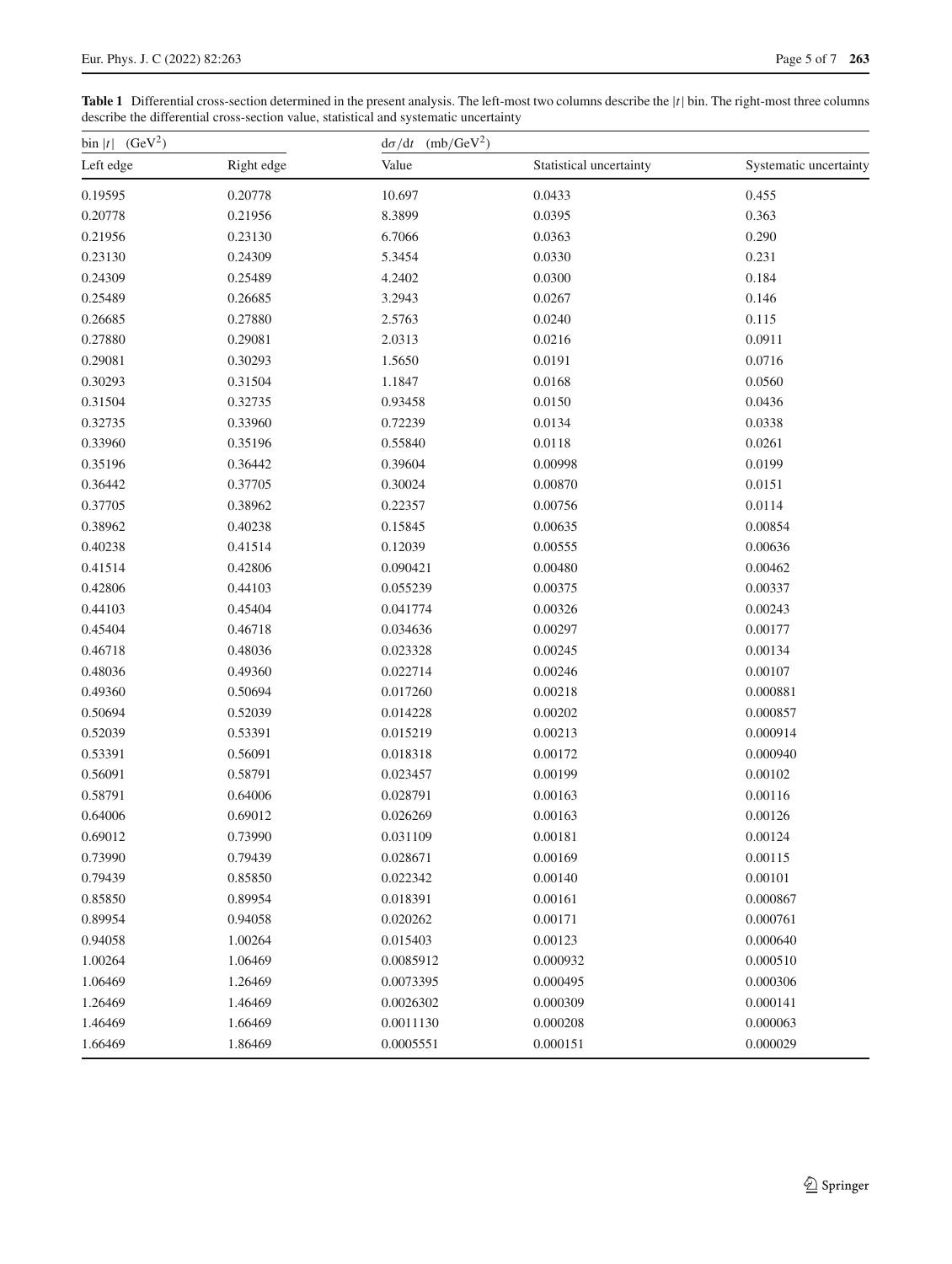<span id="page-5-1"></span>**Table 2** Dip and bump parameters as extracted by the local fits (central part) and the global fit (right-most column) techniques. The uncertainties quoted for the local fits are (from left to right): statistical, systematic (propagated from  $d\sigma/dt$  analysis), due to the variation of the fit range,

due to the fit parametrisation choice and the full uncertainty (quadratic combination of the preceding four contributions). There are no uncertainties quoted for the global fit since it is only used to cross-check the results with an alternative parametrisation

| Quantity                                | Unit                         | Local fits |        |                                                                               |             |                                |                                |       |
|-----------------------------------------|------------------------------|------------|--------|-------------------------------------------------------------------------------|-------------|--------------------------------|--------------------------------|-------|
|                                         |                              |            | tainty | Central value Statistical uncer- $d\sigma/dt$ systematic Range<br>uncertainty | uncertainty | Parametrisation<br>uncertainty | Full uncertainty Central value |       |
| $ t _{\text{dip}}$                      | GeV <sup>2</sup> 0.521       |            | 0.005  | 0.001                                                                         | 0.004       | 0.000                          | 0.007                          | 0.513 |
| $\frac{d\sigma}{dt}\Big _{dip}$         | $\frac{\mu b}{\text{GeV}^2}$ | 15.1       | 1.2    | 0.8                                                                           | 0.4         | 2.0                            | 2.5                            | 17.1  |
| $ t $ <sub>bump</sub>                   | GeV <sup>2</sup> 0.695       |            | 0.010  | 0.003                                                                         | 0.023       | 0.005                          | 0.026                          | 0.706 |
| $\frac{d\sigma}{dt}\Big _{\text{bump}}$ | $\frac{\mu b}{\text{GeV}^2}$ | 29.7       | 1.1    | 1.3                                                                           | 0.7         | 0.0                            | 1.8                            | 29.7  |
| $\boldsymbol{R}$                        |                              | 1.96       | 0.18   | 0.05                                                                          | 0.07        | 0.26                           | 0.33                           | 1.74  |



<span id="page-5-0"></span>**Fig. 3** Differential cross-section from Table [1](#page-4-0)

give considerably different results, and |*t*|bump where the coarse granularity of the bins and their large fluctuations allow for many other fit parametrisations, likely yielding notably different positions of the bump. These contributions are summarised in the "parametrisation uncertainty" column in Table [2.](#page-5-1)

Regarding  $d\sigma/dt|_{\text{dip}}$ , the difference in the two fit results can be interpreted as follows. The local fit extracts a crosssection value close to the central bin values present in the data. In contrary, the "rigidity" of the global fit does not allow for such a deep dip – indeed, at other LHC energies the dip seems less pronounced than at 8 TeV [\[8](#page-6-7)]. Therefore, in order to cover for the possibility that the truth is better expressed by the global fit, we assign an additional uncertainty to  $d\sigma/dt|_{dip}$  of 2.0  $\mu b/GeV^2$ , which corresponds to the difference between the two fits.

Regarding |*t*|bump, we attribute an additional uncertainty of  $0.005 \,\mathrm{GeV}^2$  so that the full uncertainty becomes about the half size of the bin – which seems to be a natural limit for the precision in  $|t|$  of the bump, given the large statistical fluctuations in  $d\sigma/dt$  of the bins in the region.



<span id="page-5-2"></span>**Fig. 4** Zoom of the differential cross-section (black points) in the dipbump region. The coloured curves correspond to the fits discussed in the text

The depth of the dip can be evaluated with a ratio:

$$
R = \frac{\mathrm{d}\sigma/\mathrm{d}t|_{\mathrm{bump}}}{\mathrm{d}\sigma/\mathrm{d}t|_{\mathrm{dip}}} \,. \tag{3}
$$

The numerator–denominator correlations are taken into account in the uncertainty estimates presented in Table [2.](#page-5-1)

# **4 Summary**

The TOTEM collaboration has extended the measurement of the differential cross-section of elastic pp scattering at  $\sqrt{s}$  = 8 TeV to the range  $0.2 \,\text{GeV}^2$  <  $|t|$  < 1.9 GeV<sup>2</sup>, comple-menting the previously published result [\[1](#page-6-0)] for  $0.03 \text{ GeV}^2$  <  $|t| < 0.2 \,\text{GeV}^2$  on the basis of the same data set. The new measurement confirms the presence of the dip-bump structure also observed at the energies  $\sqrt{s}$  = 2.76, 7 and 13 TeV [\[2](#page-6-1)[–4](#page-6-3)]. The detailed qualification of this structure allows an extrapolation of its characteristics to the Tevatron energy of